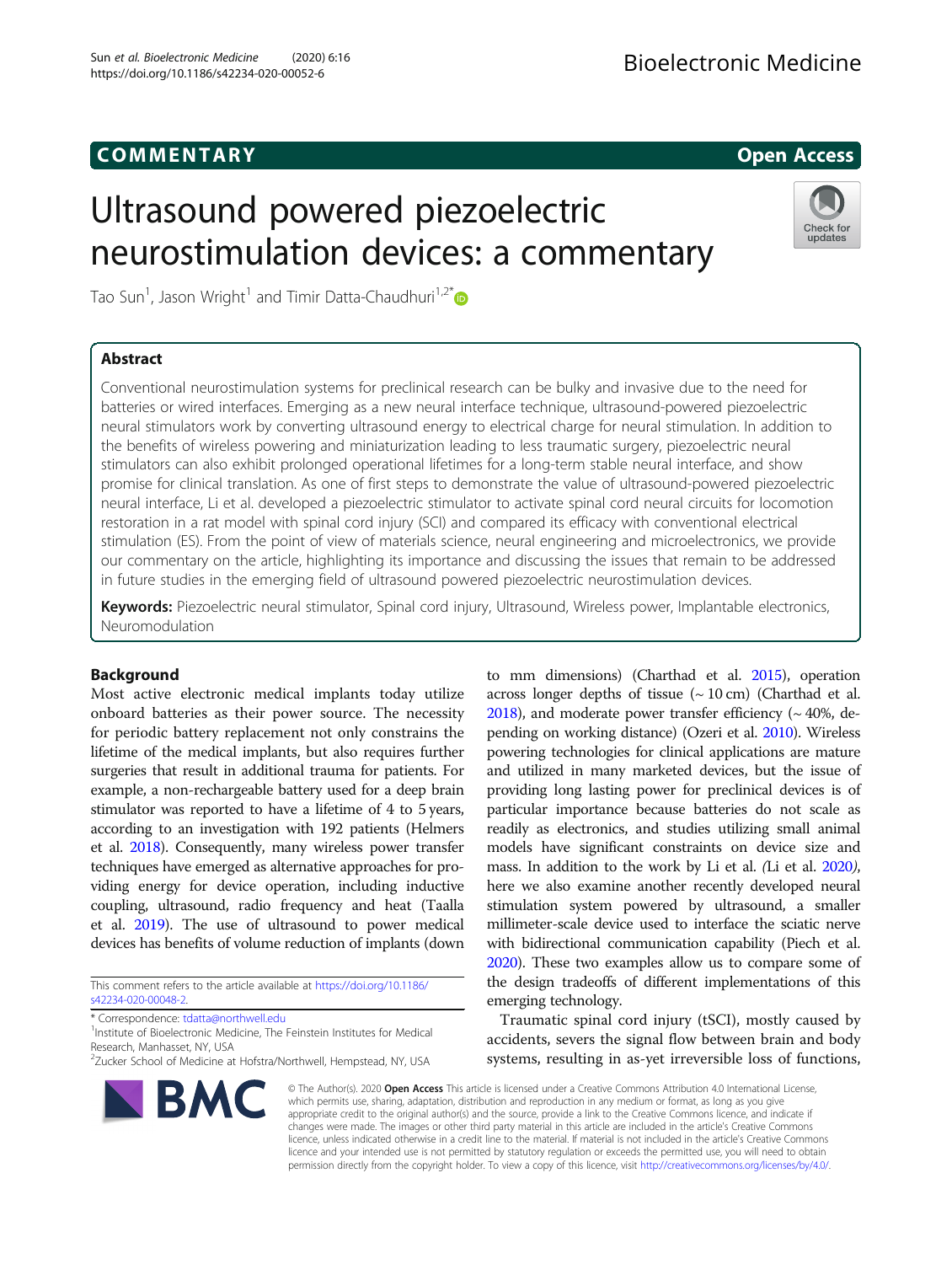such as paralysis. Globally, it is estimated that more than 27 million patients are living with long-term disability due to SCI, while in North America alone there are 12, 500 new cases of SCI each year (Hachem et al. [2017](#page-4-0); Bradbury and Burnside [2019](#page-4-0)). Etiologically, tSCI is the most common form and accounts for more than 90% of SCI cases (James and Theadom [2019](#page-4-0)). In spite of the recent progress in neuroscience and biomedical engineering, there has been no effective therapy to regenerate adult central nervous system axons and repair the spinal cord pathways after severe SCI (de Cassia Sampaio et al., [2016\)](#page-4-0). Epidural spinal cord stimulation shows promise to promote and restore voluntary movement, after chronic neurologically complete SCI (Darrow et al. [2019\)](#page-4-0).

In the article published in Bioelectronic Medicine, Li et al. proposed an ultrasound-driven barium titanate  $(BaTiO<sub>3</sub>)$  piezoelectric stimulator for restoration of involuntary locomotion in rats with SCI by means of epidural spinal cord stimulation. Figure 1 shows the working principle of the ultrasound-driven piezoelectric stimulator interfacing the spinal cord for the restoration of involuntary locomotion. Similar to conventional electrical stimulation (ES), the piezoelectric current generated from the ultrasonic power transmission activates spinal cord neural circuits and enables paralyzed rats to move their hind legs. Despite the fact that many technical challenges (such as long-term reliability in usage, need for precise alignment between the transceiver and the implant, integrated circuit design for higher power conversion efficiency, etc.) are yet to be addressed for the development of robust ultrasonicpowered stimulation micro-systems, we optimistically consider the technique as a promising new avenue for neuromodulation in the field of bioelectronic medicine.

#### **Commentary**

The concept of the piezoelectric stimulators has been extensively studied (Piech et al. [2020;](#page-4-0) Phillips et al. [2003](#page-4-0);

Marino et al. [2017;](#page-4-0) Alam et al. [2019\)](#page-3-0), but their efficacy has not been established in comparison with conventional ES in terms of the restoration of involuntary locomotion. The work by Li et al. provides further insights to fill in the gap and demonstrate that piezoelectric stimulation (pES) without a battery can achieve comparable efficacy to ES. In this commentary, we discuss the article details with emphasis on the technical aspects of implementing such systems.

## Alignment and position

To effectively deliver acoustic energy for the piezoelectric stimulator, accurate alignment and positioning between the ultrasound transducer and piezoelectric stimulator are critical during nerve stimulation. Piezoelectric devices convert mechanical displacement into electrical charge, and because they are comprised of a regularly repeating crystalline structure they are sensitive to the relative angle of applied mechanical energy. Ultrasound energy is also attenuated with distance with a factor of attenuation which depends on the materials that it passes through. In general this requires a greater amount of energy to be generated at the source compared to what is received at the implanted device. However, there are techniques such as focusing which can be used concentrate the energy at the implant location while applying lower ultrasound energy density over a larger skin contact area.

## Piezoelectric stimulator dimensions

One of the potential benefits of utilizing ultrasound to power a piezoelectric implant is that it obviates the necessity for a battery within the implantable device. Given that batteries occupy a large percentage of the volume of implantable devices, this enables the design of devices that are significantly smaller in size than those requiring batteries. In the article by Li et al., the diameter of the piezoelectric stimulator employed was 10 mm with a

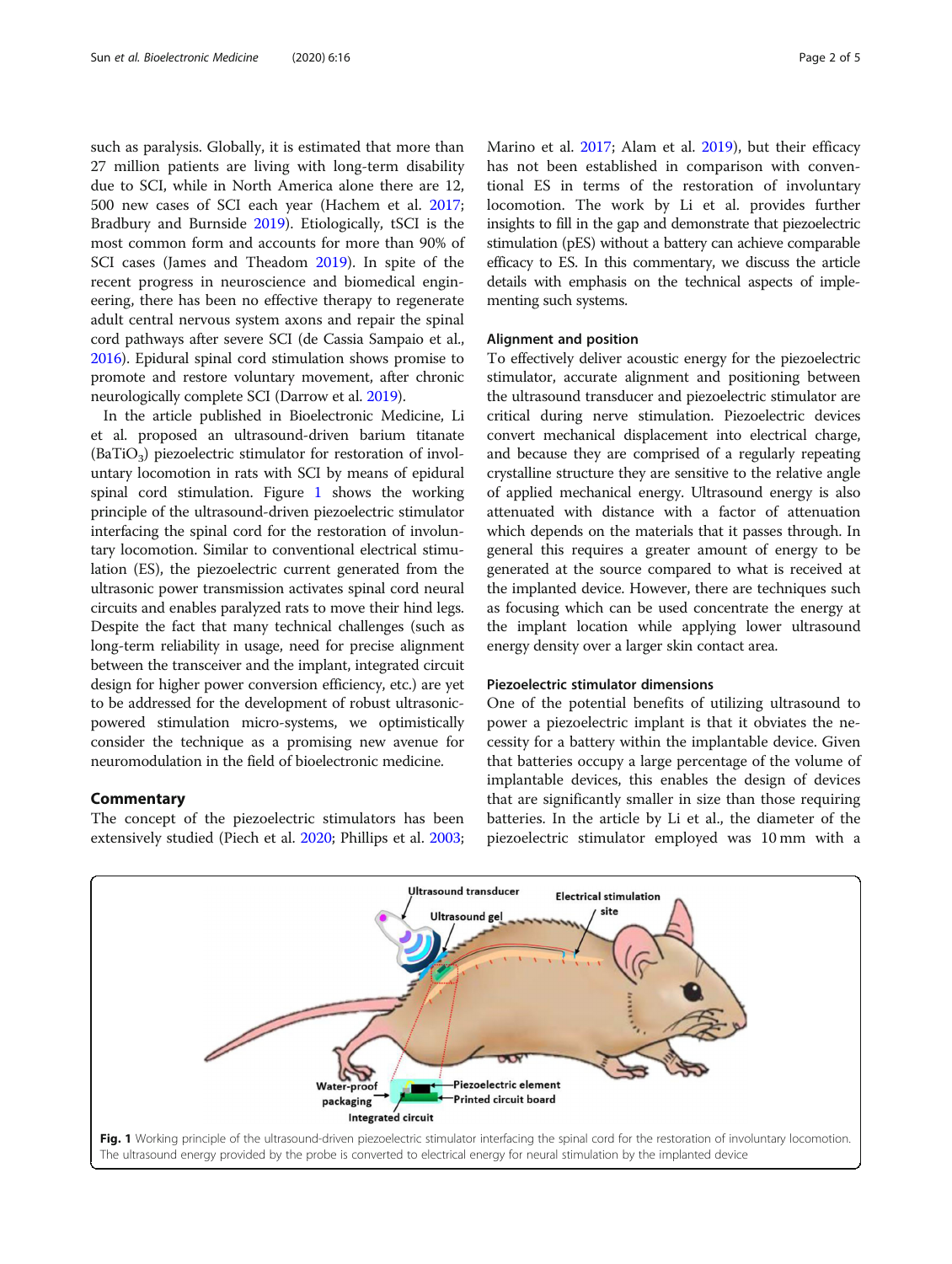height of 4 mm (Alam et al. [2019\)](#page-3-0) yielding a volume of 314 mm<sup>3</sup> . Compared to some commercial button cells (5.8 mm in diameter and 1.6 mm), the size of the piezoelectric stimulator is still relatively large and could benefit from further shrinking so that there will be more options to implant the device into anatomical pockets of small animals. However, this should not be considered an issue for the applicability of piezoelectric stimulators since mm scale implants have already been demonstrated (a recent example had a volume of  $1.7 \text{ mm}^3$ (Piech et al. [2020](#page-4-0))).

#### Ultrasound biosafety considerations

All radiation exposure presents intrinsic safety and health risk considerations due to the potential for tissue damage. However, ultrasonic power transfer is widely used in diagnostic imaging, and its risks are managed by limiting the transmitted acoustic power density to a safe amount. The maximum FDA limit on ultrasound exposure is 720 mW/cm<sup>2</sup> spatial-peak temporal-average intensity ( $I_{\text{SPTA}}$ ) and 190 W/cm<sup>2</sup> spatial-peak pulse-average intensity  $(I_{\text{SPPA}})$  (Marketing Clearance of Diagnostic Ultrasound Systems and Transducers [2019](#page-4-0)).

The transducer used by Li et al. outputs a maximum of 22.5 mW/cm<sup>2</sup> (I<sub>SPTA</sub>) at 40 Hz and 3.9 W/cm<sup>2</sup> (I<sub>SPPA</sub>), significantly below FDA limits. Although safe exposure limits for rodents are not generally well established, histological analysis from previous work suggests no negative effects at this level of exposure (Kim et al. [2014](#page-4-0)). The size of the piezoelectric component plays a role in the amount of power that can be effectively transferred. The power transfer efficiency of the piezoelectric stimulator in this work was approximately 0.22%, from the input power to the driving transducer to received electrical power at the stimulator. The significantly smaller design employed in (Piech et al. [2020](#page-4-0)) had similar efficiencies of .33% in ex vivo tissue and .7% in a gel phantom. However, the smaller design required substantially higher amounts of ultrasound power to be generated. This work showed that intensities as low as  $0.1 \text{ mW/cm}^2$  could induce motor evoked potentials and that an intensity of  $22.5 \text{ mW/cm}^2$  could be used to induce locomotion in hind limbs. The smaller design in (Piech et al. [2020](#page-4-0)) required a minimum intensity of 56  $mW/cm<sup>2</sup>$  at optimal orientation, alignment, distance; and required  $451 \text{ mW/cm}^2$  at a distance of  $55 \text{ mm}$ within ex vivo tissue. It should be noted that the FDA limit for diagnostic ultrasound exposure of  $720 \text{ mW/cm}^2$ as stated above is only for peripheral vessels, and the limits range down to  $17 \text{ mW/cm}^2$  for ophthalmic tissue. This indicates that although it is possible to significantly shrink such devices, there exists a tradeoff between device size and the amount of power that can safely be transferred to the device using ultrasound. Translation

to clinical applications would require additional considerations, as limits differ for other organs in the body and by operating frequency. Additionally, threshold intensity will depend on acoustic impedance of surrounding tissue and acoustic mismatch of tissue interfaces, which may differ in clinical applications.

## Encapsulation strategies

In their work, Li et al., encapsulated the piezoelectric stimulator using a biocompatible silicone coating. The lifetime and long-term reliability of the electrically packaged stimulator remains unknown in the in vivo environment and requires further longitudinal studies. To reduce the fibrous tissue encapsulation surrounding the piezoelectric stimulator and the resulting increase in acoustic impedance, packaging techniques utilizing clinically proven long-lasting biocompatible materials need to be developed and validated. Other approaches have used a conformal coating of Parylene to encapsulate the device (Piech et al. [2020\)](#page-4-0), which according to the authors was expected to last for durations of months to years. Although Parylene is known to be biocompatible and appealing because it can be deposited in very thin layers, its longevity in biological environments remains poor ever since it was first evaluated in the 1970s (Barrese et al. [2013](#page-3-0); Schmidt et al. [1988;](#page-4-0) Loeb et al. [1977](#page-4-0)). The degradation of Parylene encapsulated structures is primarily due to poor chemical bonding to underlying substrates (Stieglitz et al. [2002\)](#page-4-0) and moisture absorption which lead to delamination and cracking over time. These issues are further exacerbated when the Parylene is selectively removed to expose active sites such as electrodes which must contact the tissue, as this results in an exposed interfacial surface underneath the Parylene which presents an opportunity for moisture ingress. Silicone encapsulation is appealing because it is compliant and can be used to minimize the foreign body response to the implant, however it suffers from similar issues as Parylene including moisture absorption and poor adhesion to underlying materials such as insulated wires leading to electrodes. Another approach to polymer-based packaging has been to incorporate layers of different polymers such as Parylene and epoxy (Wright et al. [2019](#page-4-0)) to try to benefit from the different properties of the different materials, but the addition of additional encapsulation layers and the resulting added thickness can result in higher acoustical impedance and lower power transfer efficiency for ultrasound powered devices.

#### Comparison with conventional electrical stimulation

The efficacy of pES was rarely reported in systematic comparison with ES. In this study, the efficacy of the piezoelectric stimulator was validated by comparing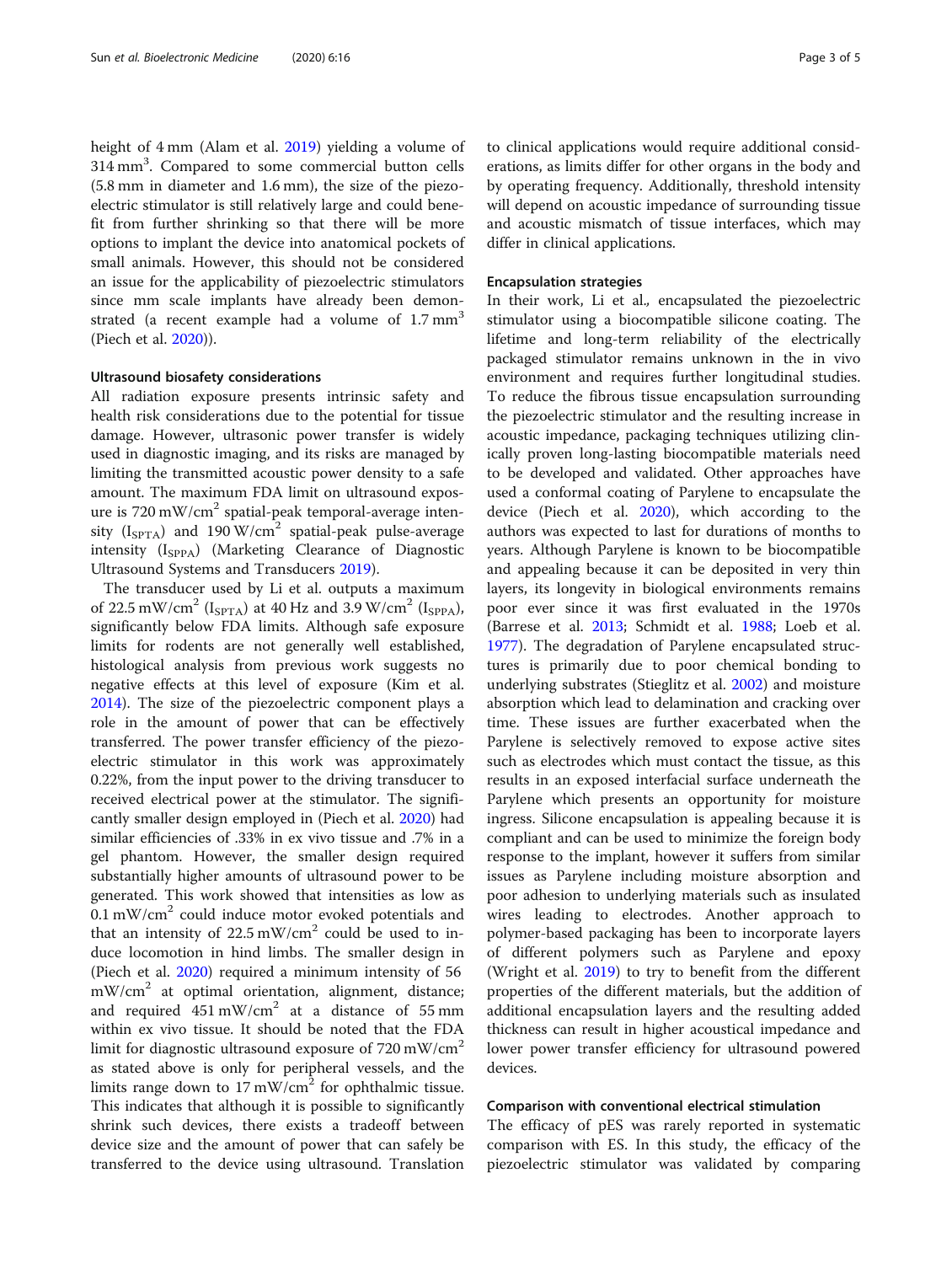<span id="page-3-0"></span>motor evoked potentials in the hindlimb muscles triggered by both epidural electrical stimulation and piezoelectric stimulation. As evidenced by similar recruitment of tibialis anterior muscles for ES and pES, the efficacy of pES is comparable to conventional ES. Likewise, both ES and pES rendered rats with SCI to regain the hindlimb locomotion on a moving treadmill belt, indicating that the performance of ES and pES is likely to be consistent. However, this exploratory study utilized seven rats; data generated from one rat was displayed in two figures (Figures 2d and 4 in the article), but no formal hypothesis test was employed with statistical analysis. Additional data and a more comprehensive statistical analysis are needed to conduct an efficacy comparison between ES and pES.

While this article focuses on the effects of pES, ultrasound exposure can also stimulate neuronal circuits, and its effects have been established in studies spanning multiple species at varying frequencies and intensity levels (Tufail et al. [2011\)](#page-4-0). In (Cotero et al. [2019\)](#page-4-0) it was shown that ultrasound pressures well within the limits for diagnostic imaging were successfully able to stimulate substructures within organs resulting in changes in production of inflammatory markers in a manner similar to stimulating the vagus nerve (Pavlov and Tracey [2012](#page-4-0)). Further studies are required to understand the possibility of transferring ultrasound energy to implants in a manner which does not disturb normal operation of the biological systems in the body. Importantly, pES should be compared to sham stimulation (in which the same transducer setup is used in conjunction with a "dummy" implant) to isolate the effects of pES from the effects of ultrasound exposure.

#### Wireless stimulation

Neural stimulation systems are either wireless or wired. Both type of systems require an implanted electrode to interface to the nervous system. Wired systems require physical wired connections from the implanted device to an external benchtop system providing either stimulation pulses or power for electronics within the device. Wireless systems incorporate stimulation generation within the implanted device and can be powered using either internal energy storage such as a battery or capacitor, or by wirelessly receiving power from an external power source. Wired systems require handling of the animal to attach the wires, and once attached, they limit the movement of the animal, leading to trauma and restriction of the animal's normal behavior. Additionally, the percutaneous connectors used for wired systems present a lasting opportunity for infection and irritation to the animal. Truly wireless systems do not have these issues since they can be controlled and powered wirelessly.

Ultrasound-based powering of implantable devices is generally considered to be part of a wireless system, but

may not provide all of the benefits of wireless implants outside of the lack of a percutaneous connection system. Ultrasound power is significantly attenuated in air, and proper power transfer for the types of systems described here requires intimate contact between the ultrasound transducer and the skin. This additionally requires restraining and possibly anesthetizing the animal, which can be a source of trauma and change the physiological state of the animal. This appears to be a fundamental limit of ultrasound powered systems; to our knowledge there is no ultrasound powered implant which does not require intimate contact between the power source and the animal.

## Conclusion

This research shows promising results to restore involuntary locomotion for rats with SCI, using a novel piezoelectric stimulator. The authors compared the motor evoked potentials in the hind limb muscles response to epidural electrical stimulation and piezoelectric stimulation, and restored the hind limb locomotion for rats with SCI by these two approaches. Eventually, this study demonstrated that there was no notable difference between epidural electrical stimulation and piezoelectric stimulation in terms of motor evoked potentials and involuntary locomotion restoration, laying a solid foundation to prove the value for pES.

#### Abbreviations

SCI: spinal cord injury; ES: electrical stimulation; tSCI: traumatic spinal cord injury; pES: piezoelectric stimulation; FDA: US Food & Drug Administration

## Acknowledgements

Not applicable.

#### Authors' contributions

TS, JW, and TDC all wrote and edited the manuscript. TS generated the figure. The author(s) read and approved the final manuscript

#### Funding

Not applicable.

## Availability of data and materials

Not applicable.

## Ethics approval and consent to participate

Not applicable.

Consent for publication

# Not applicable.

## Competing interests

The authors declare that they have no competing interests.

#### Received: 1 June 2020 Accepted: 13 July 2020 Published online: 12 August 2020

#### References

- Alam M, Li S, Ahmed RU, Yam YM, Thakur S, Wang X, Tang D, Ng S, Zheng Y. Development of a battery-free ultrasonically powered functional electrical stimulator for movement restoration after paralyzing spinal cord injury. J Neuroeng Rehabil. 2019;16(1):36. <https://doi.org/10.1186/s12984-019-0501-4>.
- Barrese JC, Rao N, Paroo K, Triebwasser C, Vargas-Irwin C, Franquemont L, Donoghue JP. Failure mode analysis of silicon-based intracortical